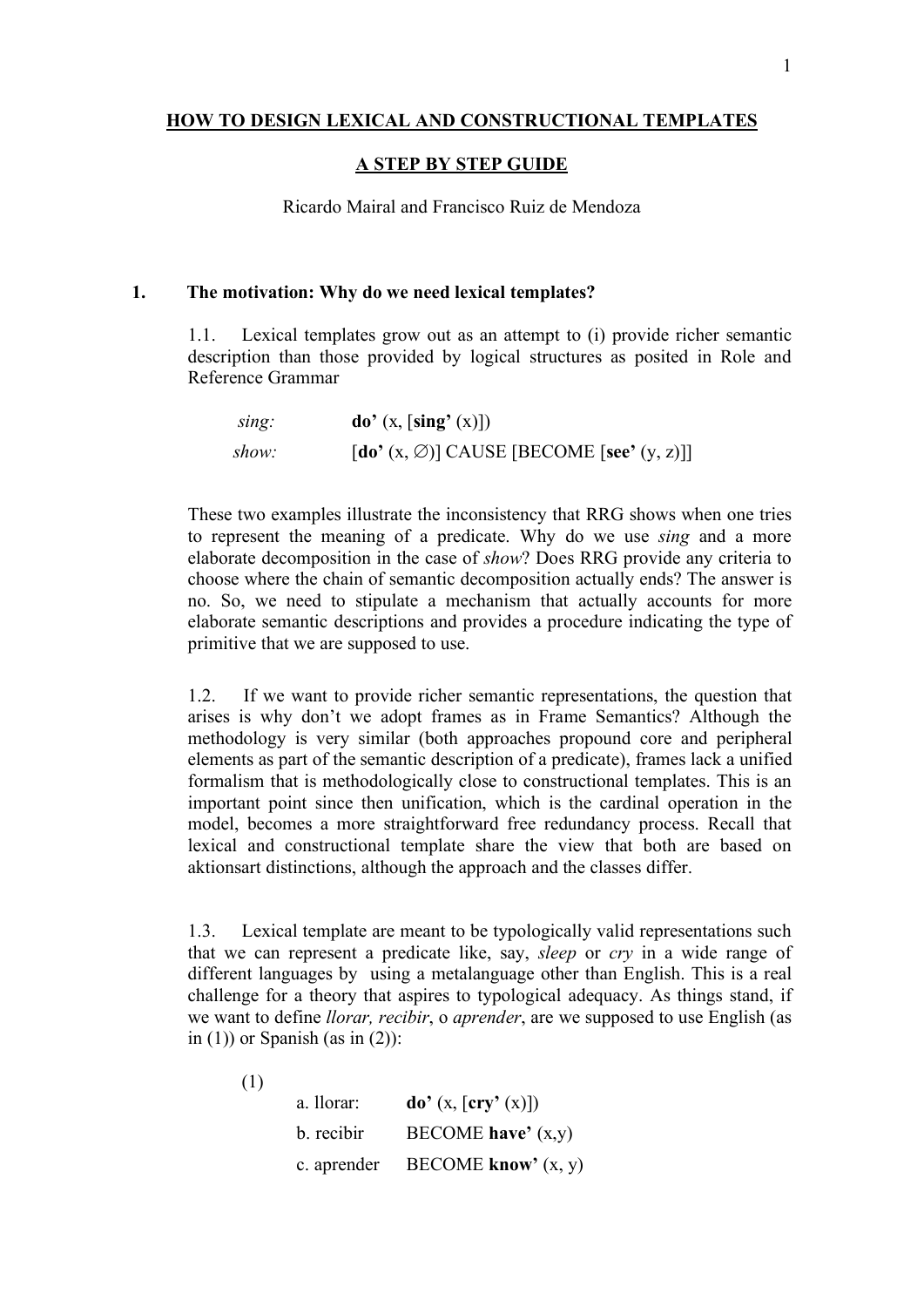| a. llorar: | $\mathbf{do}'(\mathbf{x}, \left[\mathbf{llorar}'(\mathbf{x})\right])$ |
|------------|-----------------------------------------------------------------------|
| b. recibir | $BECOME$ tener' $(x,y)$                                               |
|            | c. aprender BECOME saber' $(x, y)$                                    |

(2)

One of the challenges is to develop a universal semantic metalanguage which makes sense in every language of the world. In fact, lexical templates are based on this universal semantic metalanguage.

1.4. We might ask ourselves if there is no preceding work within RRG which antedates these ideas. In this regard, Van Valin and Wilkins (1993) and Van Valin and LaPolla (1997: chapter 3) provide some tentative representations along the following lines:

The predicate *remember* (Van Valin and Wilkins, 1993: 511):

# **BECOME think.again (x) about something.be.in.mind.from.before (y)**

Speech act verbs and the entry for *promise* (Van Valin and La Polla, 1997:117):

- a. **do'** (x, [**express**(α).**to**(β).**in.language**.(γ)' (x,y)])
- b. **do'** (x, [**express**(α).**to(**β**).in.language**.(γ)' (x, y)]) CAUSE [BECOME **obligated'** (x, w)  $\alpha = w$  $\beta = v$

In subsequent work Mairal and his associates bengan to develop more articulated and richer semantic representations:

The lexical class of *contact-by-impact* verbs (Mairal, 2003) [[**do´** (w, [**use.tool.**(α)**.in.**(β)**.manner.for.**(δ)**´** (w, x)] CAUSE [**do´** (x,  $[\text{move, toward'} (x, y) \& \text{INGR} \text{ be. in. contact. with'} (y, x)], \alpha = x.$ 

The problem in the preceding examples resides in the fact that *express, obligated, think, move* are regarded as primitives. There seems to be no reason or explicit criteria for such a decision. It is as though *express,* for example, had been plucked out of the air without the use of any heuristic procedure for designating a set of primitives or, for that matter, an inventory of semantic fields, not to mention a description of their internal organization.In this sense it is doubtful that **obligated'**, which is posited as the primitive predicate for the lexical entry for *promise*, can even be remotely called a primitive. Furthermore, although *think* and *move* are putative universals, nothing is said of how these predicates have been arrived at or where they have come from. Although couched in more elaborate semantic decompositions,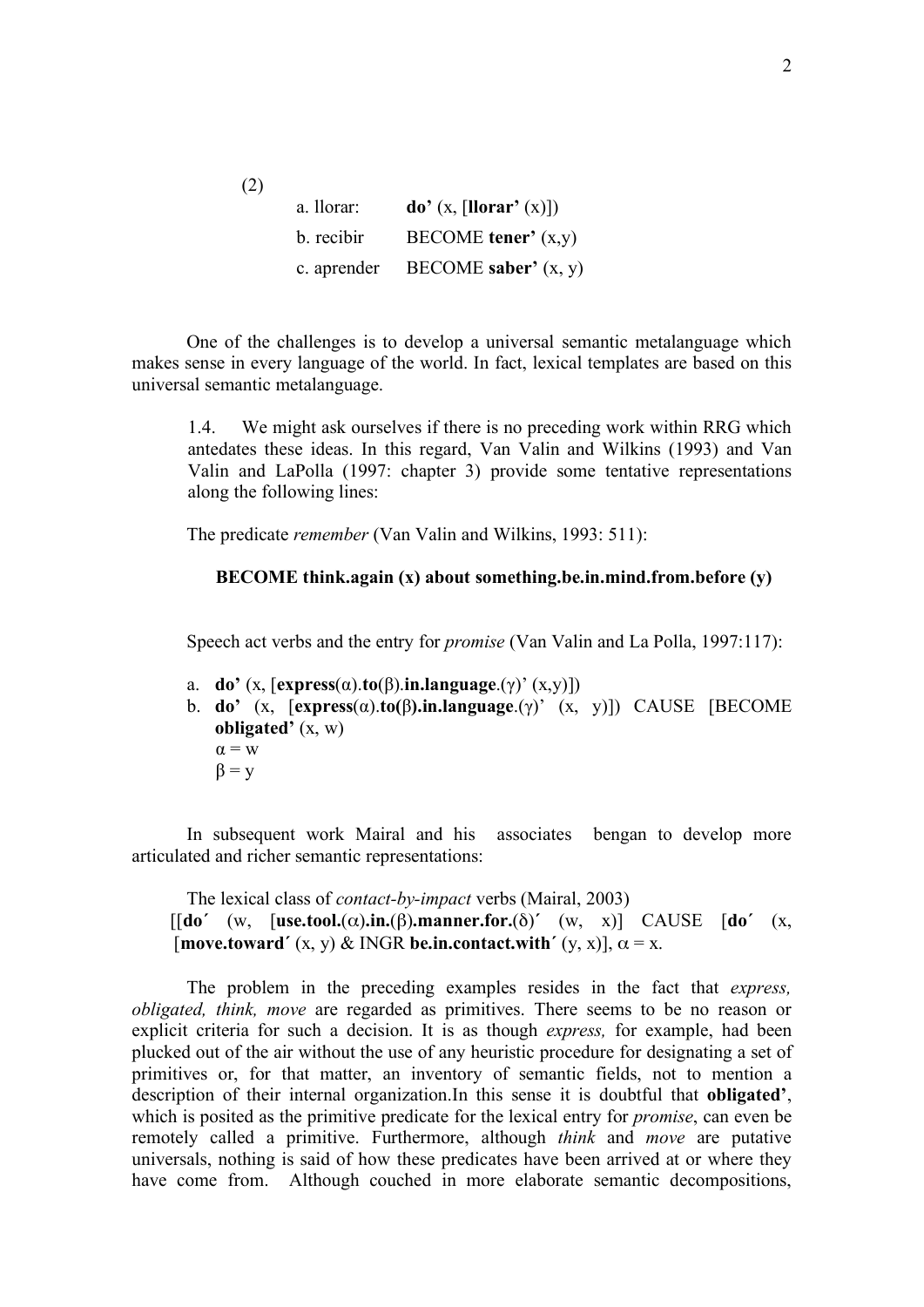Mairal's (2003) lexical templates are still not systematic enough in their use of activity and state primitives. Primitives such as *manner*, *tool*, and *use* appear in these representations, but no explanation is given of how they have been obtained.

In essence, there are sufficient criteria to formulate a new system of lexical represnations based on a universal semantic metalanguage.

#### 2. **The metalanguage in a lexical template**:

As any other natural language, a universal semantic metalanguage (e.g. a language that makes sense crosslinguistically) must be based on a syntax and a semantics. The semantic module contains the set of words (in our case primes or primitives) that we will use for our representations. We know your reaction; how can I identify these primes? Is there any heuristic procedure? The answer is yes, as will be shown in 3.1.

Moreover, once we have a catalogue of primes we will need something that allows us to combine them to represent more specific hyponyms. For example, if we hypothesize that *know* is a primitive how can we represent its hyponyms, e.g. *learn, understand* etc? We will need something – in our case a number of lexical functions – that will account for the idiosyncratic properties of hyponyms. At this stage, we can also provide you with an inventory of lexical functions as those in the Appendix. Recall that these functions have been extracted from Mel'cuk's *Explanatory and Combinatorial Lexicology* (ECL) framework Mel'cuk, 1989; Mel'cuk et al., 1995; Mel'cuk and Wanner, 1996; Alonso Ramos, 2006)<sup>1</sup>.

There is a basic corollary which has become a must. The final inventory must be **systematic, finite, and with some sort of internal organization**. It is simply not feasible to create an endless *ad hoc* list of semantic primitives to be used every time the need arises. Furthermore, any such inventory must be created on the basis of methodological principles that justify all choices.

#### 2.1. **The semantic part**

- This is the more complex part of a template since not only do we have to decide the type of primitives and the set of semantic parameters that define a given predicate but also how to combine the two together into a user friendly notational device.
- Decide the type of primitive involved. This is a crucial part and your decision depends on the lexical domain to which the predicate you want to define belongs to. Here is a chart that might help you decide the type of primitive involved in each domain:

<sup>&</sup>lt;sup>1</sup> We refer the reader to the project's website for an update account of the most recent work: http://www.fas.umontreal.ca/ling/olst/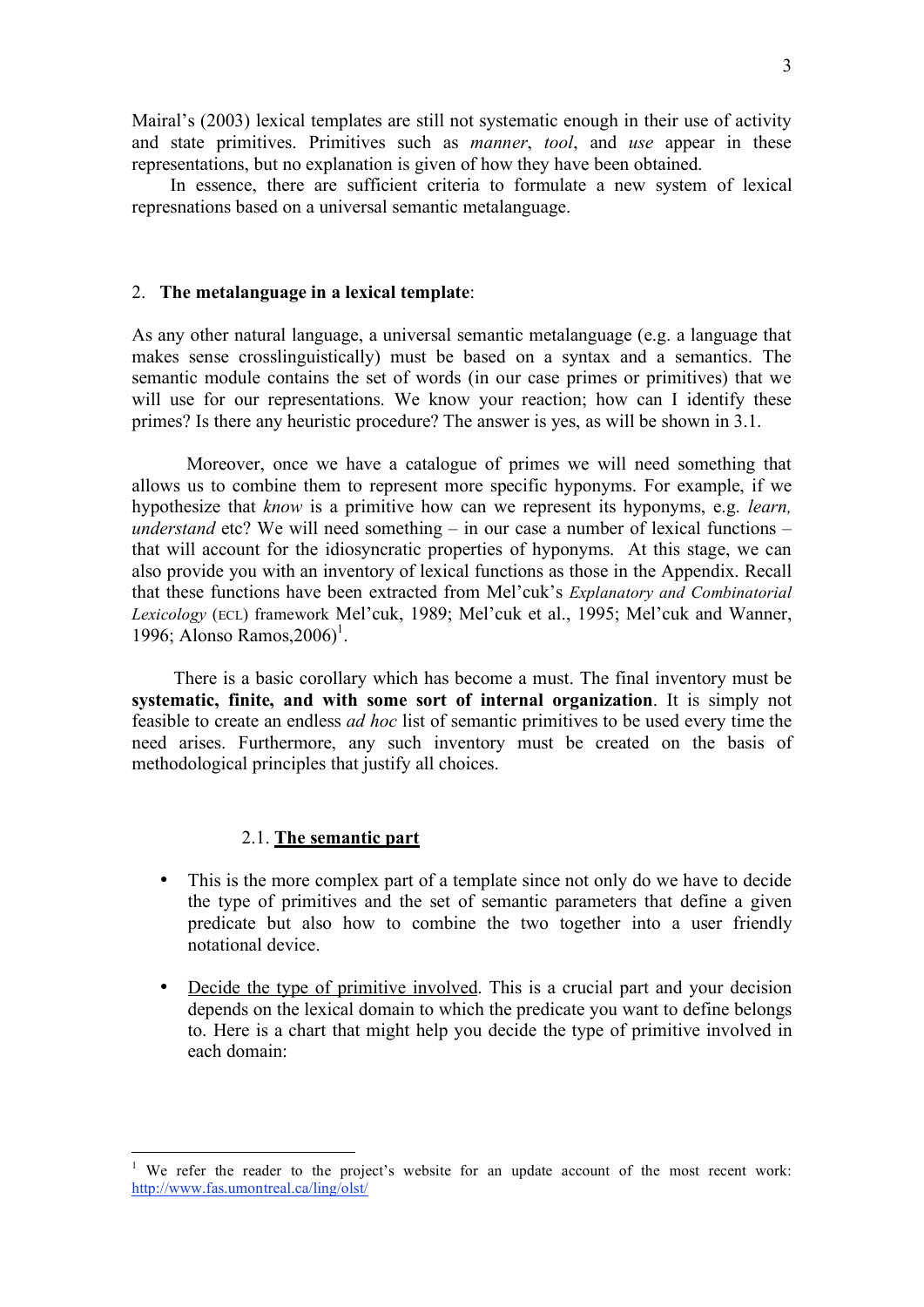| Lexical domain      | Nuclear term                       |
|---------------------|------------------------------------|
|                     |                                    |
| <b>EXISTENCE</b>    | be/happen                          |
| <b>CHANGE</b>       | become                             |
| <b>POSSESSION</b>   | have                               |
| <b>SPEECH</b>       | say                                |
| <b>EMOTION</b>      | feel                               |
| <b>ACTION</b>       | do, make                           |
| <b>COGNITION</b>    | know, think                        |
| <b>MOVEMENT</b>     | move (go/come)                     |
| PHYSICAL PERCEPTION | see / hear / taste / smell / touch |
| <b>MANIPULATION</b> | use                                |

This means that all predicates that belong to COGNITION will be defined in terms of two primitives: KNOW and THINK. If we move on to the domain of POSSESSION and SPEECH, we will use HAVE and SAY. There are two interesting domains: Exitence nd Change that we will have to look at more carefully.

There are two questions that are relevant: The first concerns the type of typological empirical evidence that we have to show that these primitives exist in every language. The second has to do with the exhaustiveness of the inventory; why don't we extend this classification to nominal, adjectival primitives?

In relation to the first question, the inventory of primitives coincides with those of Wierzbicka's Natural Semantic Metalanguage Approach, which has been shown to be valid over a hundred languages. As for the second, that is still a task for a future project.

- Then, so far we only have the primitive and now we need to define the hyponyms, which means the identification of the semantic parameters that define a given predicate. For example, if we are asked to represent those predicates of SPEECH that belong in the subdomain 'to cause sb to believe sth, using words or not', we only know that the primitive we will use is *say*.
- A further step consists in determining the distinguishing parameters. In doing so, we suggest that you should look up the meaning of words in a dictionary. This will help you identify these parameters. Look at the following lexical subdomain and try to identify the set of distinguishing semantic parameters:

# (3) *To cause sb to believe sth, using words or not*

**convince** to cause sb to believe sth, using words or not.

**persuade** to convince sb to do/believe sth by reasoning with them.

**coax** to try to persuade sb to do sth in a pleasant way.

wheedle to try to persuade sb to do sth by saying pleasant things you do not mean.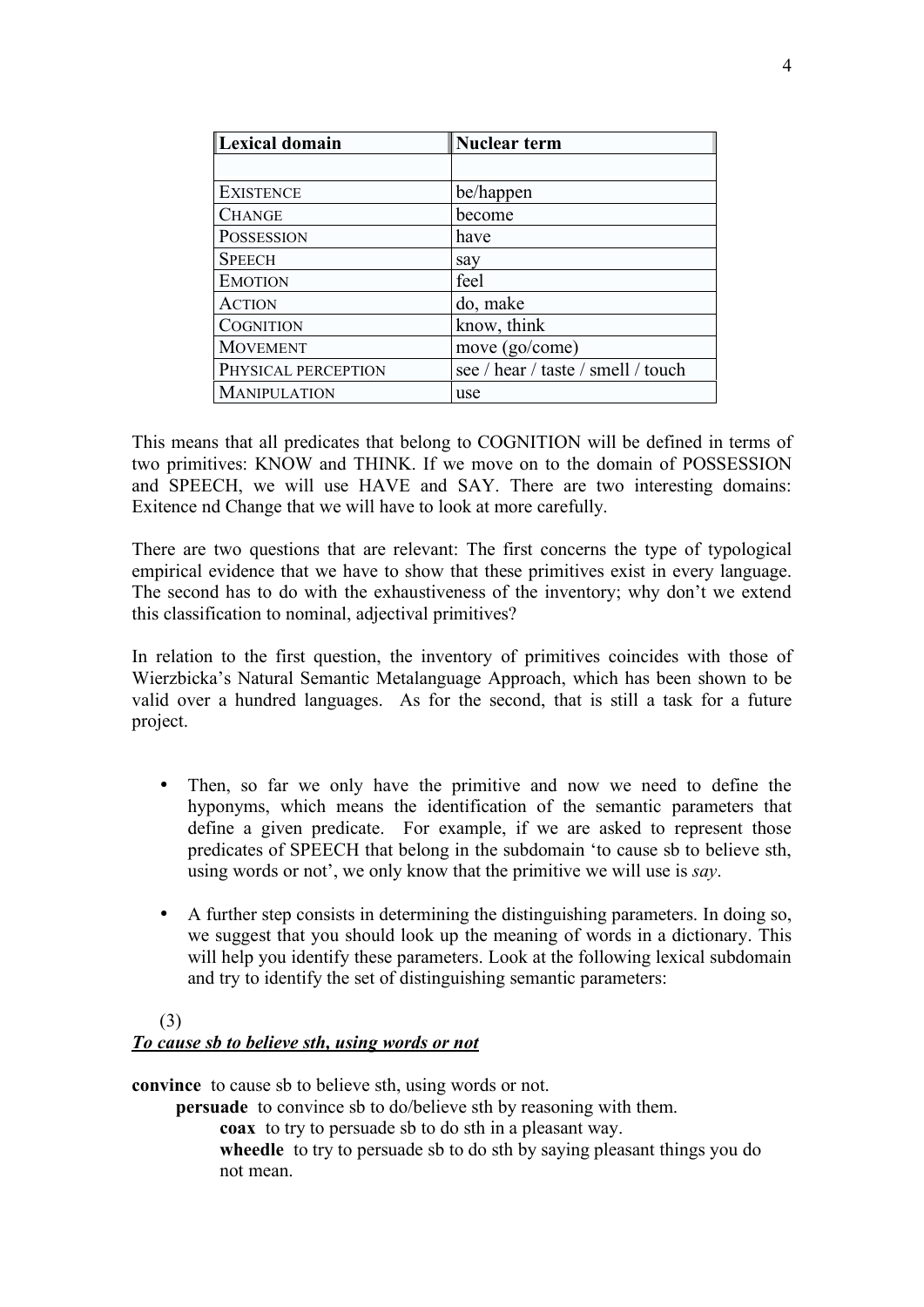**proselytise** to try to persuade sb to believe the way you do [religion] [politics].

**cajole** to persuade sb to do sth they do not want to do by saying pleasant things which are not true.

**inveigle** to persuade sb to do sth by trickery.

**dissuade** to persuade sb not to do/believe sth.

**deter** to dissuade sb from doing sth by showing them that the result would be unpleasant.

• There are recurrent patterns that pervade the lexicon: intensification, culmination of a process, the beginning, continuation or the cease of a process, the time axis (past, present, future), the place etc. All of these notions have a corresponding **lexical function** (see appendix 2).

# **2.2. The syntactic module**

# **What is a lexical function**?

A lexical function (LF) is written as:

(4)  $f(x) = y$ ,

where f represents the function,  $x$ , the argument, and  $y$ , the value expressed by the function when applied to a given argument. The meaning associated with an LF is abstract and general and can produce a relatively high number of values. For example, **Magn** is a function that expresses intensification, It can be applied to different lexical units and produces a high set of values:

| (5) | Magn | (smoker)   | $=$ | heavy;                    |
|-----|------|------------|-----|---------------------------|
| (6) | Magn | (bachelor) | $=$ | confirmed                 |
| (7) | Magn | (error)    | $=$ | craso                     |
| (8) | Magn | (llorar)   | $=$ | llorar como una Magdalena |

Here are some more examples of the lexical functions **Able** ('such that someone or something can be /do/ have'), **Result** (the state or endpoint of a process) and **Mult** ('a set of  $j^2$ :

| (9)  | Able 1        | (envidia)  | $=$ | envidioso  |
|------|---------------|------------|-----|------------|
| (10) | Able $_2$     | (envidia)  | $=$ | envidiable |
| (11) | <b>Result</b> | (aprender) | $=$ | saber      |
| (12) | Mult          | (perro)    | $=$ | jauría     |

(Mel'cuk *et al*, 1995: 126-127; Alonso Ramos, 2005).

<sup>&</sup>lt;sup>2</sup> For a more detailed description of the whole set of lexical functions, we refer the reader to the work done by Margarita Alonso Ramos, from where these examples have been extracted.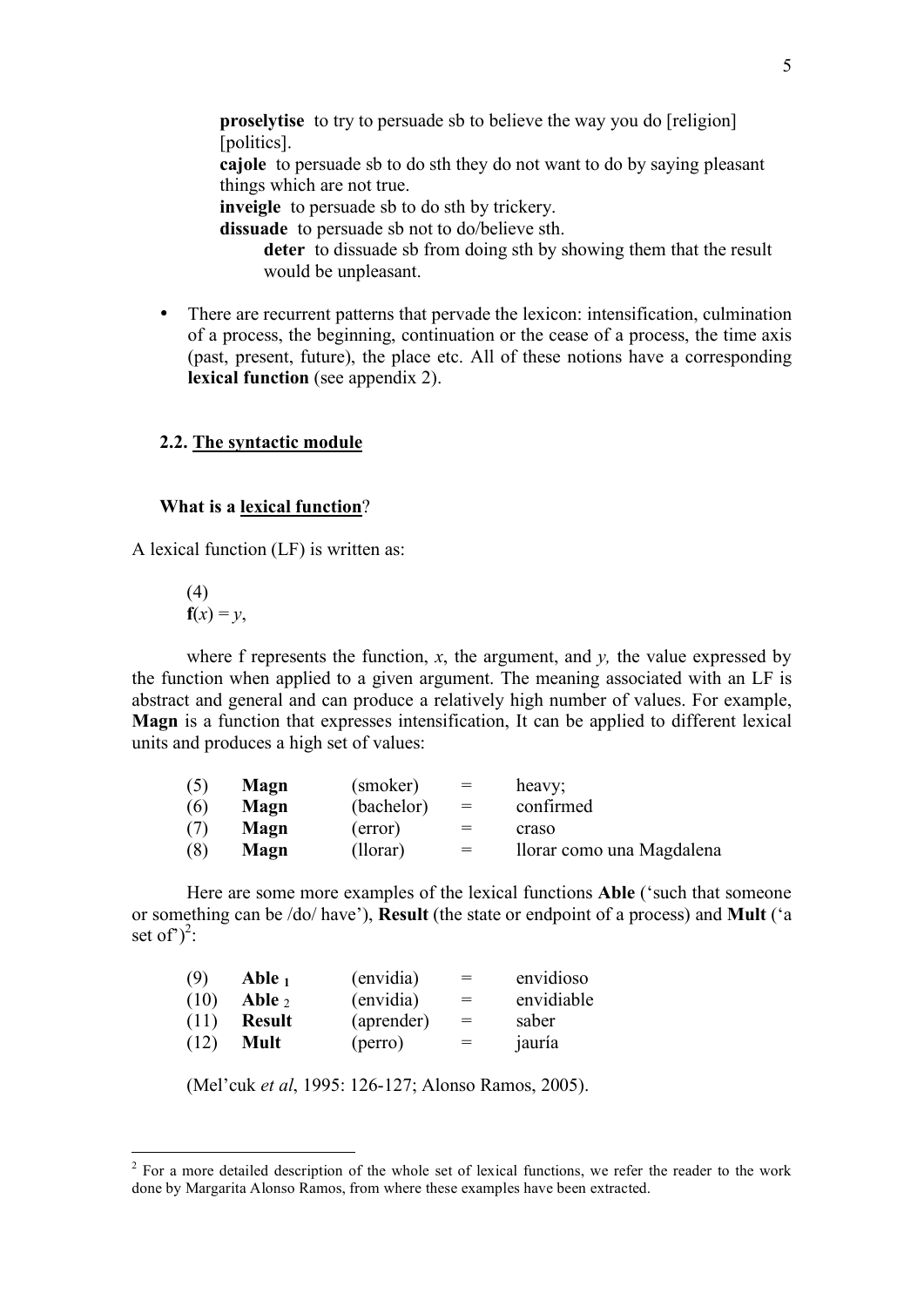However, unlike Mel'cuk's lexical functions, our inventory of operators is used to organize the lexicon vertically instead of horizontally (see 4 and 5 below).

• Let us consider the following sample and try to identify how *know* combines with lexical functions to express the meaning of these predicates:

(13)

**confuse** to cause sb not to understand sth. **puzzle** to confuse sb, causing them to think for a long time. **confound** to confuse sb causing them to feel surprise and doubt. **perplex** to confuse sb, causing them to feel worry.

It is clear that, although they all share the same semantic scenario (e.g. *to cause sb not to understand sth,*) the three hyponyms (*puzzle, confound* and *perplex*) encode different distinguishing properties that allow us to differentiate one from the rest; in the case of *perplex*, there is a feeling of worry, something which is not the case with *confound* and *puzzle*. A similar argument could be used to define *confound*, which encodes a feeling of surprise and doubt, which contrasts with *puzzle*, which focalises the temporal dimension of continuity**.** So, a possible formalization of these notions could be posited along the following lexical functions:

(14)

**confuse** to cause sb not to understand sth.

**do** (x, 0) CAUSE [BECOME NOT **know**' (y, z) ]

(15)

**puzzle** to confuse sb, causing them to think for a long time.

**do** (x, 0) CAUSE [BECOME NOT **know**' (y, z) ]

CAUS INVOLV CONT $(think)_{12}$  = AN ACTVITY IS INVOLVED SUCH THAT 1 THINKS ABOUT 2 FOR A LONG TIME

(16)

**confound** to confuse sb causing them to feel surprise and doubt. **do** (x, 0) CAUSE [BECOME NOT **know**' (y, z) ] INVOLVCAUSSYMPT12 (FEELING\_TYPE: surprise, doubt)

(17)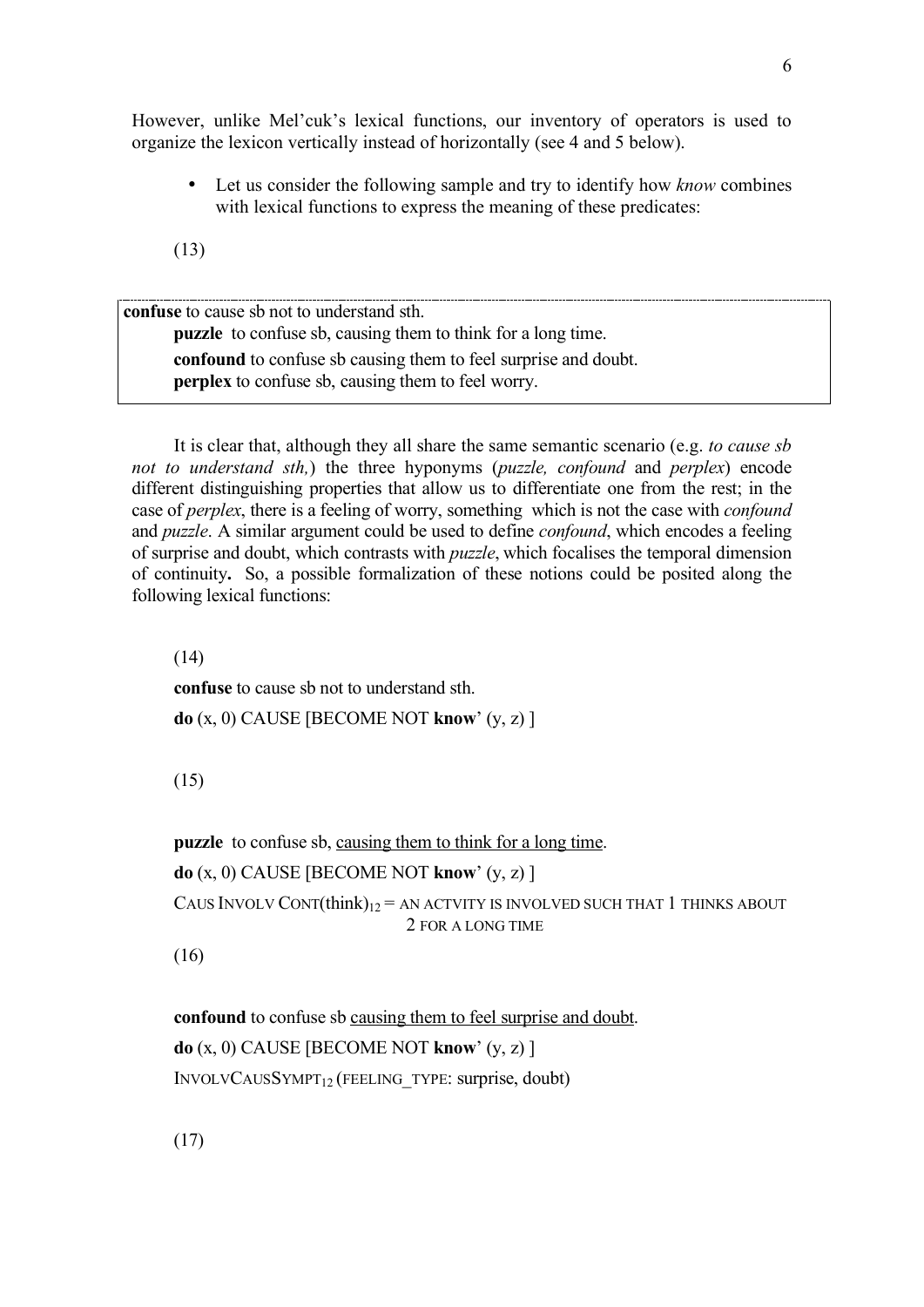**perplex** to confuse sb, causing them to feel worry.

**do** (x, 0) CAUSE [BECOME NOT **know**' (y, z) ] INVOLVCAUSSYMPT<sub>12</sub> (FEELING TYPE: worry = AN ACTVITY IS INVOLVED SUCH THAT 1 EXPERIENCES A SYMPTOM OF WORRY.

- Scope of lexical functions. After analyzing an important part of the verbal lexicon we have observed that lexical functions refer to the following parameters:
	- Manner.
	- Instrument.
	- Temporal dimension:
	- The length of a process in terms of its inception, duration or culmination.
	- The nature of the second argument:
	- (18)

$$
Expected: [FACT_{12}(true)_2 / FACT_{12} (become)_2 ] think' (x, y)
$$

The lexical entry in (18) designates a state logical structure which is subject to two possible interpretations; (i) the effector's evaluation that the proposition will be true in the future; (ii) the effector's mental disposition that some action will occur in the future. These two interpretations have important consequences for the type of morphosyntactic structure of the complements and in fact this can be codified in terms of a number of lexical rules of the following type:

(19)

| $FACT (true) [y] =$       | Clausal Subordination |
|---------------------------|-----------------------|
| $FACT (become) [y] =$     | Core cosubordination  |
| PURP do $[y]$ =           | Core cosubordination  |
| $INVOLV12 (ACTION) [y] =$ | Core coordination     |
| $INVOLV12 (see) 12 [y] =$ | Core cosubordination  |
| $ALL_2[y] =$              | Clausal subordination |

These lexical rules have been shown to have great predictive power in terms of the syntactic clause linkage. Consider the following predicate:

7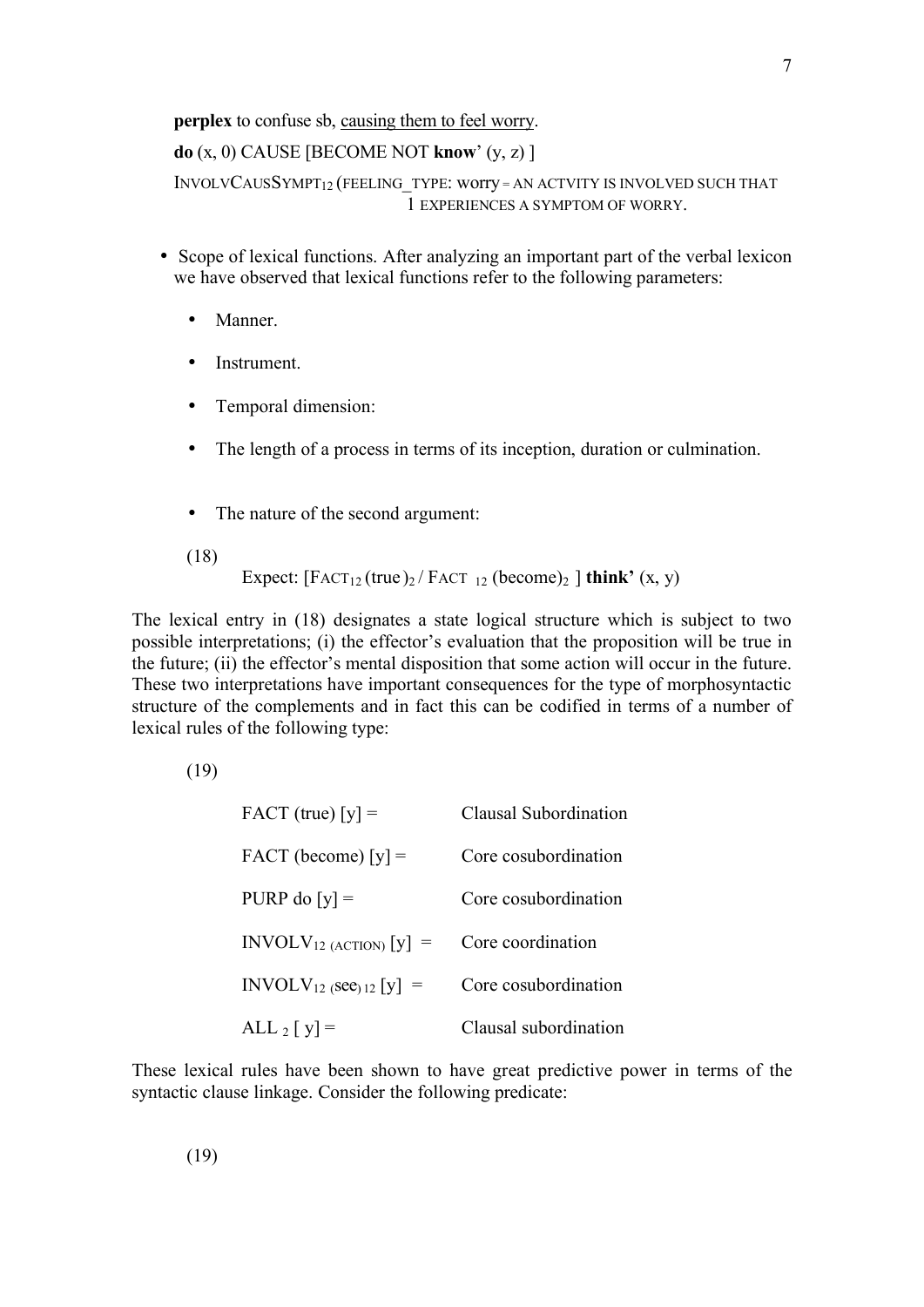*imagine*:  $[FACT_{12}$   $INVOLV_{12}(see)_{12}$   $LOC_{in}$  (abstract body part: mind)] **think'**  $(x, y)$ 

The lexical entry in (19) consists of a state predicate defined by the primitive *think* and two arguments such that the first argument thinks about a mental percept (FACT). The semantic component specifies an activity that involves *see*ing (semantic primitive) it in his mind. This predicate entertains two possible interpretations of the second argument, i.e. as a mental proposition and as a direct percept. This can be seen in the following diagram:

(20) Semantic redundancy rules for y



#### 2.3. **The logical structure**

- This is the easiest part since your choice is very much determined by the type of Aktionsart as discussed in Van Valin (2005). We are aware that there are predicates that are certainly controversial and subject to different interpretations, but these are the least.
- In order to identify the basic Aktionsart, Van Valin (2005: 2.1.1.) has formulated seven tests that you can always follow<sup>3</sup>.

# **3. The formalism**

At this stage, we have an inventory of primes and a catalogue of lexical functions that have cross-linguistic validity. Now, a further issue that arises concerns the development of a formalized system for lexical representation based on this new metalanguage. In

<sup>&</sup>lt;sup>3</sup> For a description and comment on these tests, we also refer you to Mairal and Cortés (2006).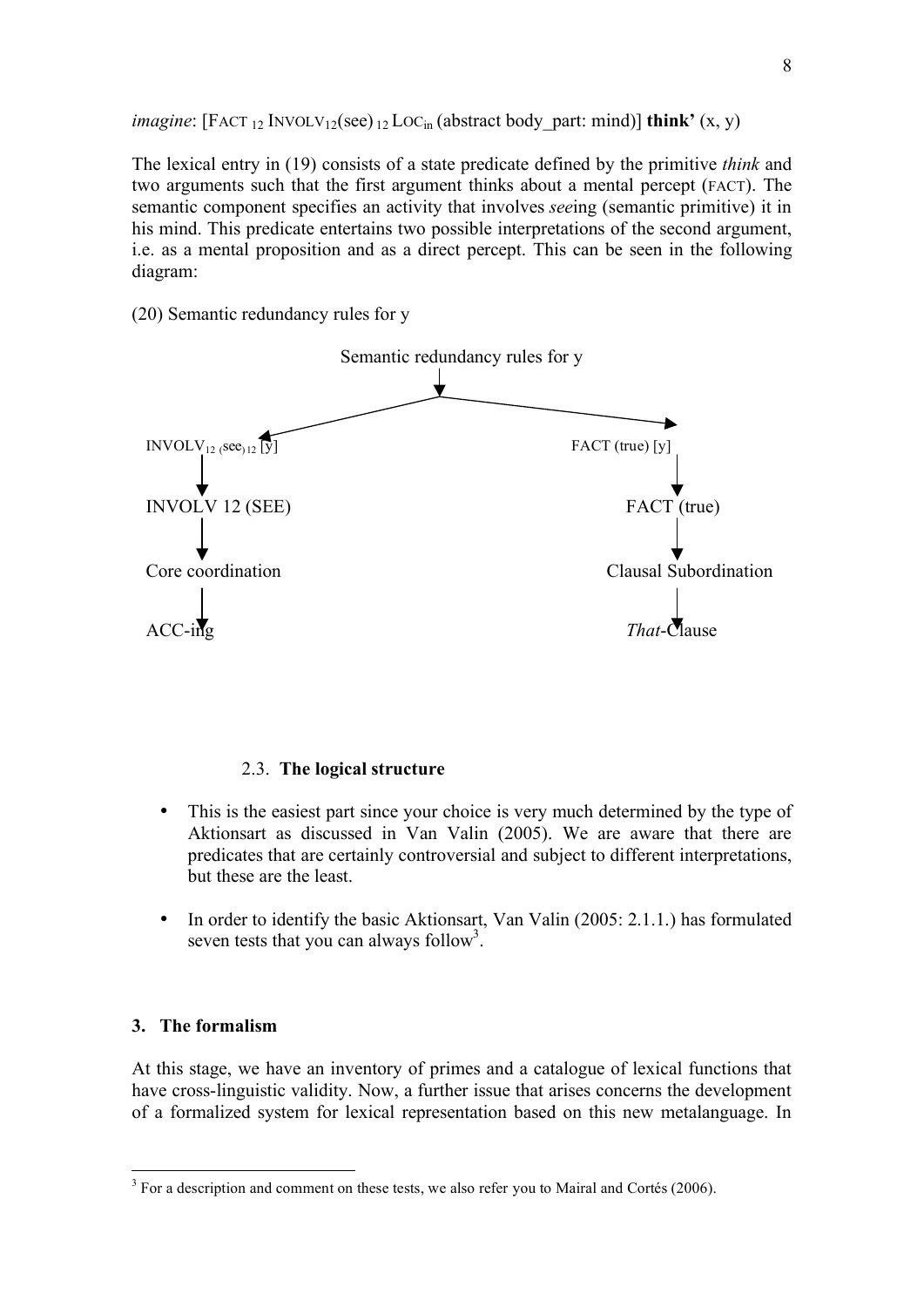connection with this, we believe that logical structures can be maintained and be enriched by adding a new semantic component as shown in the following schema:

[semantic representation] + logical structure = lexical entry

The semantic module is encoded by means of lexical functions that are essentially paradigmatic and captures those pragmatic and semantic parameters that are idiosyncratic to the meaning of a word and also serve to distinguish one word off from others within the same lexical hierarchy. The second module follows the orthodox practice of RRG as described in section. This module includes a description of the *Aktionsart* properties that are characteristic of a given predicate together with the set of variables that have a syntactic impact. In order to mark the difference between the properties of the two modules we will be using two types of variables: *internal* and *external* variables. Internal variables –which are marked with numerical subscriptsrefer to the semantic parameters of a predicate, while the latter –which are represented by Roman characters- capture syntactically relevant meaning aspects<sup>4</sup>. An important feature is that all units involved in the lexical representation of the predicate must have a universal status, that is, all the units must be part of the metalanguage

# **4. Case studies**:

• Before commenting on various cases, let us just offer a comparative view of the predicate regret as encoded in RRG and in our approach:

# **Regret**

- **a. regret'** (x, y) RRG
- b. [SYMPT (sadness) INVOLV<sub>12</sub> (want)DEGRAD  $(do)_2$  LOC<sub>in</sub><sup>temp—</sup>/(become)2  $Loc<sub>in</sub><sup>temp</sup>$  **feel'**  $(x, y)$

*Regret* is a commentative predicate which means that it asserts an emotional reaction and takes the complement as background (cf. Noonan, 1985). In such a case, the LS proposed in (a) ignores this semantic interpretation and uses **regret** as a primitive, a decision which is highly questionable. In contrast (b) includes a semantic representation which describes the emotional reaction that the effector experiences. The effector feels/experiences an emotion, a physical symptom (SYMPT) of sadness about *y*, an event. Furthermore, there is a subactivity  $INVOLV<sub>12</sub>$  implied by the predicate such that the effector wants the second argument (an event) not to have happened (*become*) in the past. Moreover, this representation is typologically adequate since it only uses elements that are extracted from the metalanguage. In this regard, **feel** seems to be a better candidate than **regret** as a primitive.

<sup>&</sup>lt;sup>4</sup> The formalism we use is an adaptation to our framework of the one in Van Valin and LaPolla (1997:

<sup>117),</sup> who mark external variables with Roman characters and internal variables with Greek letters.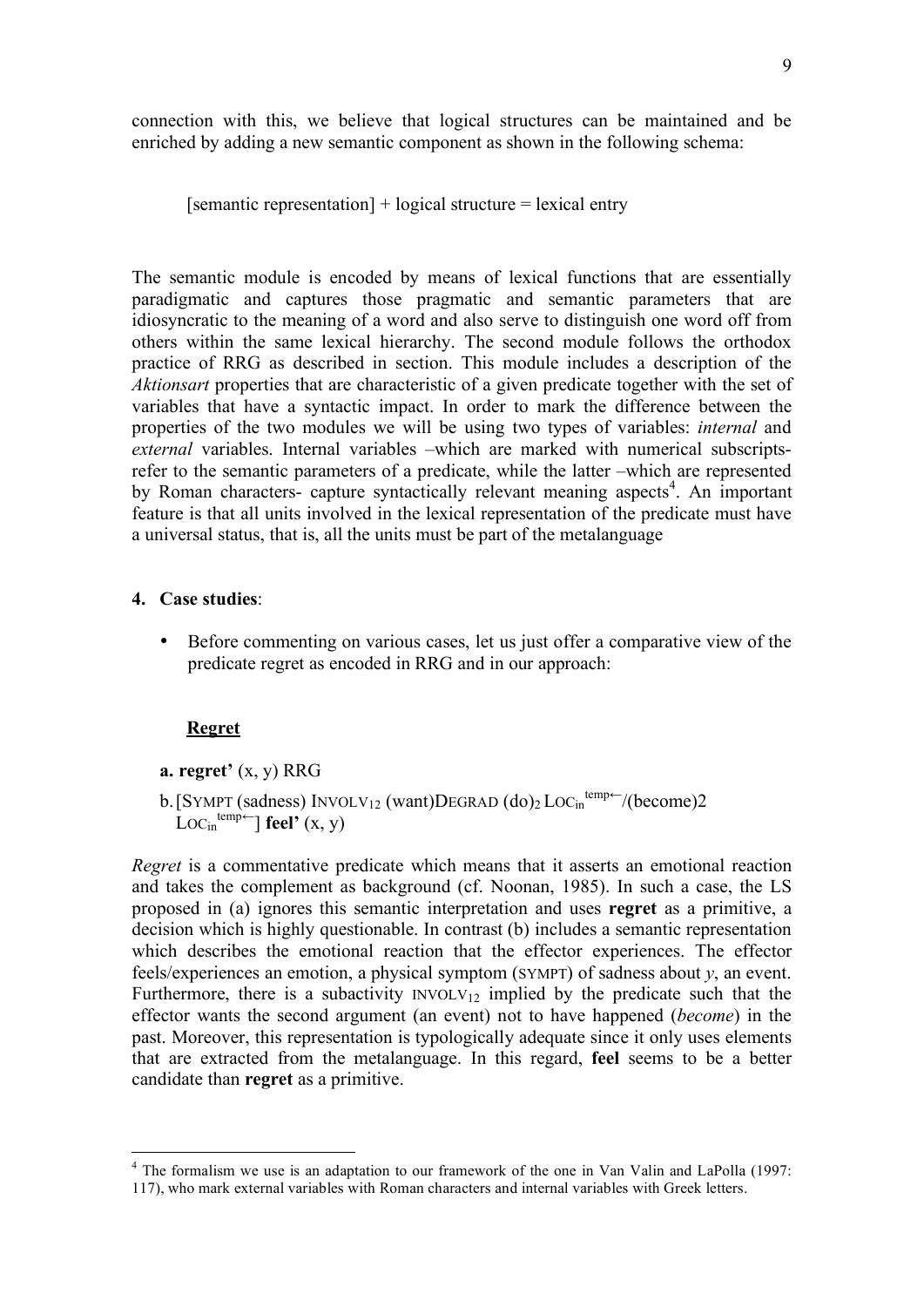#### • **DOMAIN OF COGNITION**

# **Grasp:** [MagnObstr & Culm<sub>12[[ALL]</sub> **know**<sup>'</sup> (x, y)

The entry for *grasp* has two parts: (i) the semantic component in brackets; (ii) the representation of the logical structure. In this case, this predicate is represented by a state logical structure which takes **know'** as a primitive and has two arguments (x, y). This logical structure is in turn modified by a lexical function (or operator) MagnObstr, which specifies the large degree of difficulty involved in carrying out the action. The other lexical function, Culm, captures the end-point of knowing something (which is understanding). Note that grasp is a hyponym of understand and consequently inherits all the semantic properties of the superordinate. ALL is another lexical function -of the kind postulated by Mel'cuk- that falls within the scope of the internal variables. In our proposal, this lexical function refers to the propositional content of the object of apprehension.

**Realize:** [Instr (see)<sub>12</sub>Loc<sub>in</sub> (body part: mind) & Culm<sub>12[ALL]</sub> **know**<sup>'</sup> (x, y) where  $x = 1$  and  $y = 2$ 

The lexical entry for *realize* has a state logical structure which is inherited from the superordinate term (*understand*, Culm<sub>12[ALL]</sub>) and a semantic description of the idiosyncratic properties of this predicate. This semantic part, INSTR (see)<sub>12</sub>LOC<sub>in</sub> (BODY\_PART: mind) [understand], is interpreted as follows: the cognizer (arg1) comes to know or understand a mental percept (arg2). This is done by *seeing* (semantic primitive) it in his/her *mind* conceptualized as a location  $(LOC_{in})$ . The mind is represented as an abstract body\_part, which means it is in a partitive relationship to *body*. Note that this predicate inherits the properties of its immediate superordinate, a feature that we have marked with the symbol &.

**Interpret**: [Instr (Caus (have))<sub>12 ((other) ALL) 3 & Culm<sub>12[ALL]</sub> **know**<sup>'</sup> (x, y)</sub>

In the case of *interpret* we also have a state in the logical structure plus a semantic description, Instr (Caus (have))<sub>12 ((other)</sub> ALL) 3 (*understand*, Culm<sub>12[ALL</sub>]). The cognizer (arg1) understands a mental percept (arg2) causing it (CAUS) to *have* (semantic primitive) an*other* (semantic primitive) meaning.

**Reminisce**:  $[Involv(say)_{12}Sympt_1$  (feeling type: pleasure)] **think'**  $(x, y)$ 

The predicate *reminisce* inherits the properties of *remember* and thus encodes a state logical structure, which is in turn modified by a semantic representation with the following format: Involv(say)<sub>12</sub>Sympt<sub>1</sub> (feeling type: pleasure) [remember]. *Reminisce*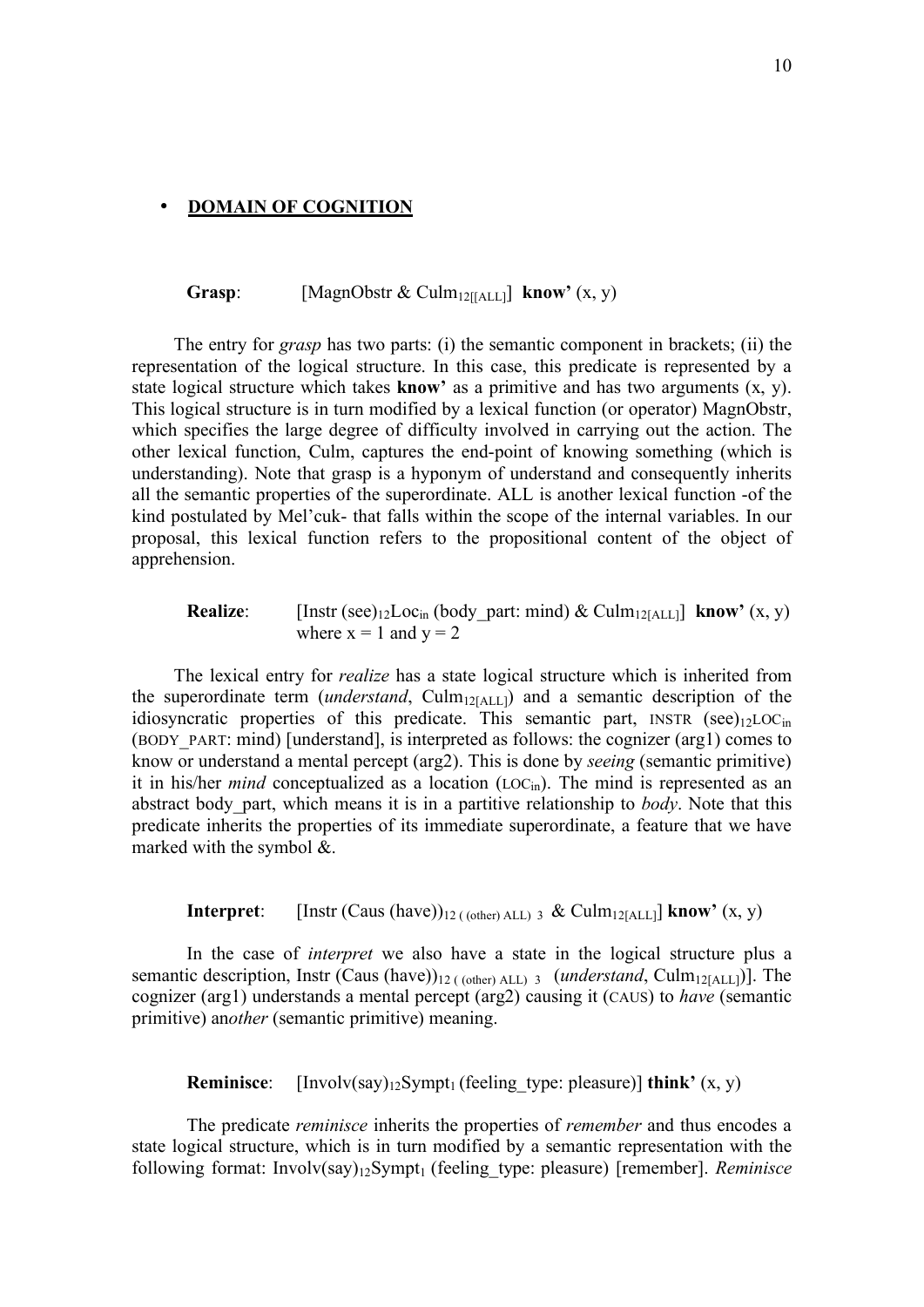has the same basic meaning as *remember,* but involves (Involv) a cognizer (arg1) saying (*say*) things about it (arg2). This subactivity produces physical symptoms or feelings (SYMPT) in the cognizer/experiencer, which come from feeling\_type: pleasure.

**Consider:**  $[LOC_{in}^{TEMP \leftrightarrow}{}_{12}$  CONT] **think'**  $(x, y)$ 

The representation for *consider* includes a state logical structure and a semantic representation  $Loc_{\text{in}} \xrightarrow{\text{TEMP}\leftrightarrow}_{12} \text{CONT [think]},$  which is interpreted as follows: a cognizer (arg1) thinks about a mental percept (arg2) located in the present  $(LOC_{in}^{TEMP\leftrightarrow})$  for a long time (CONT).

**Study**: [PurpMagn(know)<sub>12</sub> & Loc<sub>in</sub><sup>temp $\leftrightarrow$ </sup>12 Cont] **think'** (x, y)

As in the previous examples, the state logical structure for *study* is enriched by a semantic representation PURPMAGN(know)12 [consider1]. In *study,* a cognizer (arg1) thinks about a mental percept (arg2) located in the present. PURP codifies the purpose of the action, which is for the cognizer to *know* (semantic primitive) more (MAGN) about the mental percept (arg2).

**Plan**: [PlusIntent<sub>12</sub>Purp(do)<sub>12</sub> Loc<sub>in</sub><sup>temp</sup><sup> $\rightarrow$ </sup>] **think'** (x, y)

Apart from the state logical structure, the predicate in (37) includes a semantic description in the following terms: PLUSINTENT<sub>12</sub>PURP(do)<sub>12</sub> LOC<sub>in</sub><sup>TEMP</sup> <sup>→</sup> [think]. In *plan* the cognizer (arg1) thinks about a mental percept (arg2) with intentionality (PLUSINTENT). The purpose (PURP) of his action is to *do* (semantic primitive) it in the future  $(LOC_{in}^{TEMP}$ <sup>-1</sup>).

**Persuade**:  $\left[\text{[FACT}_{12} \text{ (true)}\right] / \text{FACT}_{12} \text{ (become)}\right] \text{[NSTR (say)}_{123} \left[\text{[do'} (x, \emptyset)\right] \text{ cause}$ [become **think'** (y, z)]

The lexical entry for *persuade* includes a causative accomplishment logical structure which is in turn modified by a semantic component. Firstly, this component specifies the semantic nature of the second argument which is: (i) the expression of the effector's attitude or judgement regardint the truth of the proposition (this reading is in fact inherited from its superordinate *believe*); (ii) a mental disposition regarding a possible action. Besides, there is an instrumental (INSTR) parameter that indicates that the effector carries out this action by *say*ing (semantic primitive) something to y. As shown elsewhere, the two interpretations are very revealing of the type of morphosyntactic structure and syntactic clause linkage of the predicate and the complement.

# 5. **CONSTRUCTIONAL TEMPLATES**

Constructional templates are inspired in the work of construction-based approaches like Goldberg (1995, 2005). A grammar consists of an inventory of constructions, which are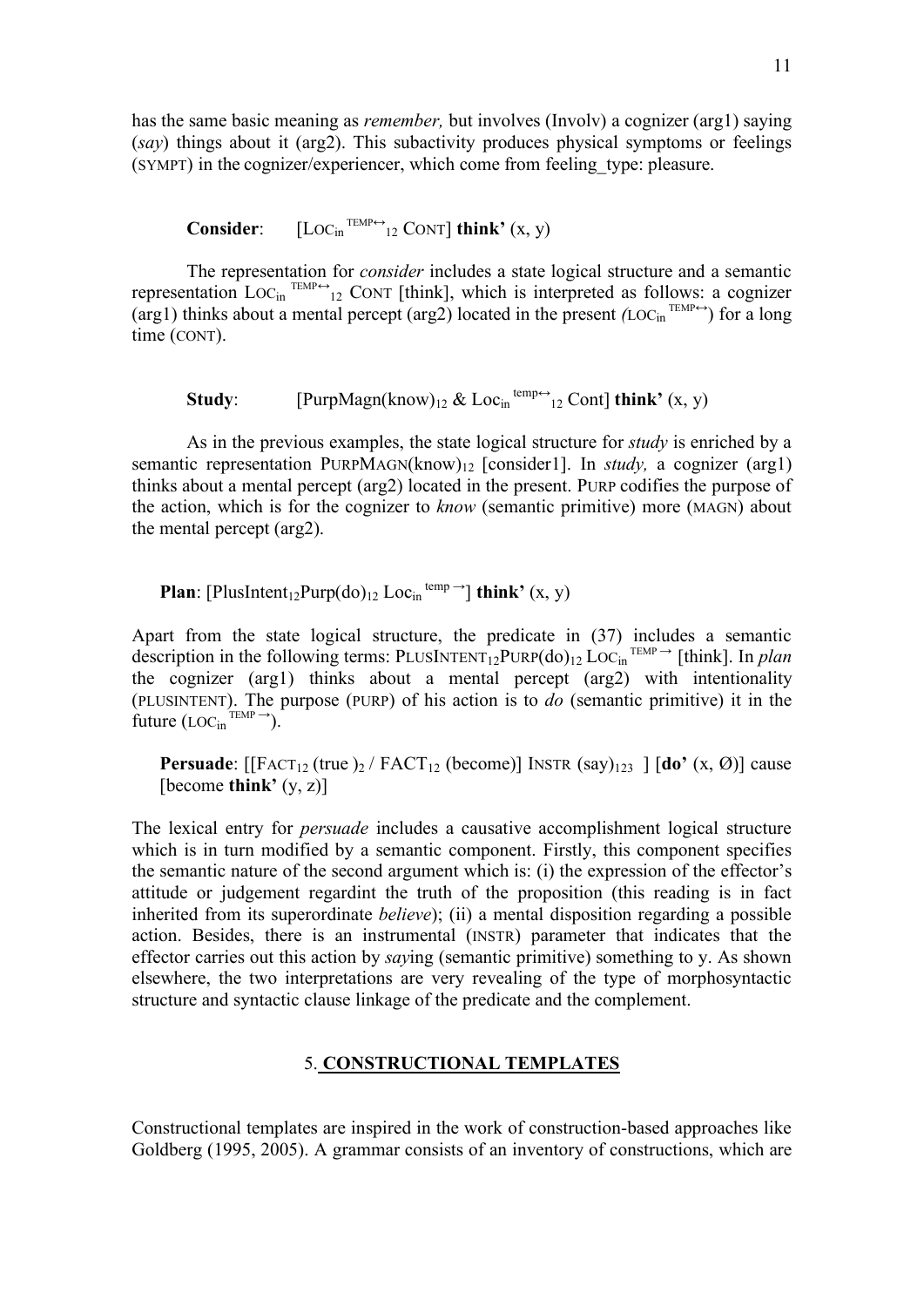in turn defined as form meaning pairings. Goldberg (1995:3-4) identifies the following inventory:

| <b>Type of construction</b>          | <b>Semantic representation</b> |
|--------------------------------------|--------------------------------|
| Ditransitive                         | X CAUSES Y TO HAVE Z           |
| Pat sent Hill a fax                  |                                |
| Caused motion                        | X CAUSES Y TO MOVE TO Z        |
| Pat sneezed the napkin off the table |                                |
| Resultative                          | X CAUSES Y TO BECOME Z         |
| She kissed him unconscious           |                                |
| <i>Intransitive</i>                  | X MOVES Y                      |
| The fly buzzed into the room         |                                |
| Conative                             | X DIRECTS ACTION AT Y          |
| Sam kicked at Bill                   |                                |

- Constructional templates, such as those discussed in Goldberg, are in turn linked to lexical entries, each of which is elaborated on the basis of Fillmore's *Frame Semantics*.
- A frame, like a lexical template, describes situation types (e.g. buying and selling, eating, etc.) and includes a very rich semantic description of a lexical item by integrating what they call core and non- core elements, which coincide to a large extent with our distinction between external and internal variables. The purpose of constructing rich semantic descriptions by integrating central and peripheral elements within a semantic scenario is shared by both frames and templates.
- The difference is that lexical templates include a much more formalized representation, something which brings them closer to the notational device used for constructional templates. In a way we could say that lexical and constructional templates have the same metalanguage, in such a way that unification becomes a more straightforward process, which is not the case with the notation used in frame semantics. For the sake of illustration, consider our proposed format of the caused-motion construction:

**do'** (x, [**pred'** (x, y]) CAUSE [BECOME NOT **be-in'** (y,z)]

**pred'** (x, y) CAUSE [BECOME NOT **be-in'** (y,z)]

Note that what is characteristic of this construction is that there is an induced phenomenon which causes a change of location. The second part is a recurrent pattern (e.g. BECOME NOT **be-in'** (y, z)]) in every representation of the constructional template, while the first part varies between an activity and a state template:

**do'** (x, [**pred'** (x, y)]) [**pred'** (x, y)]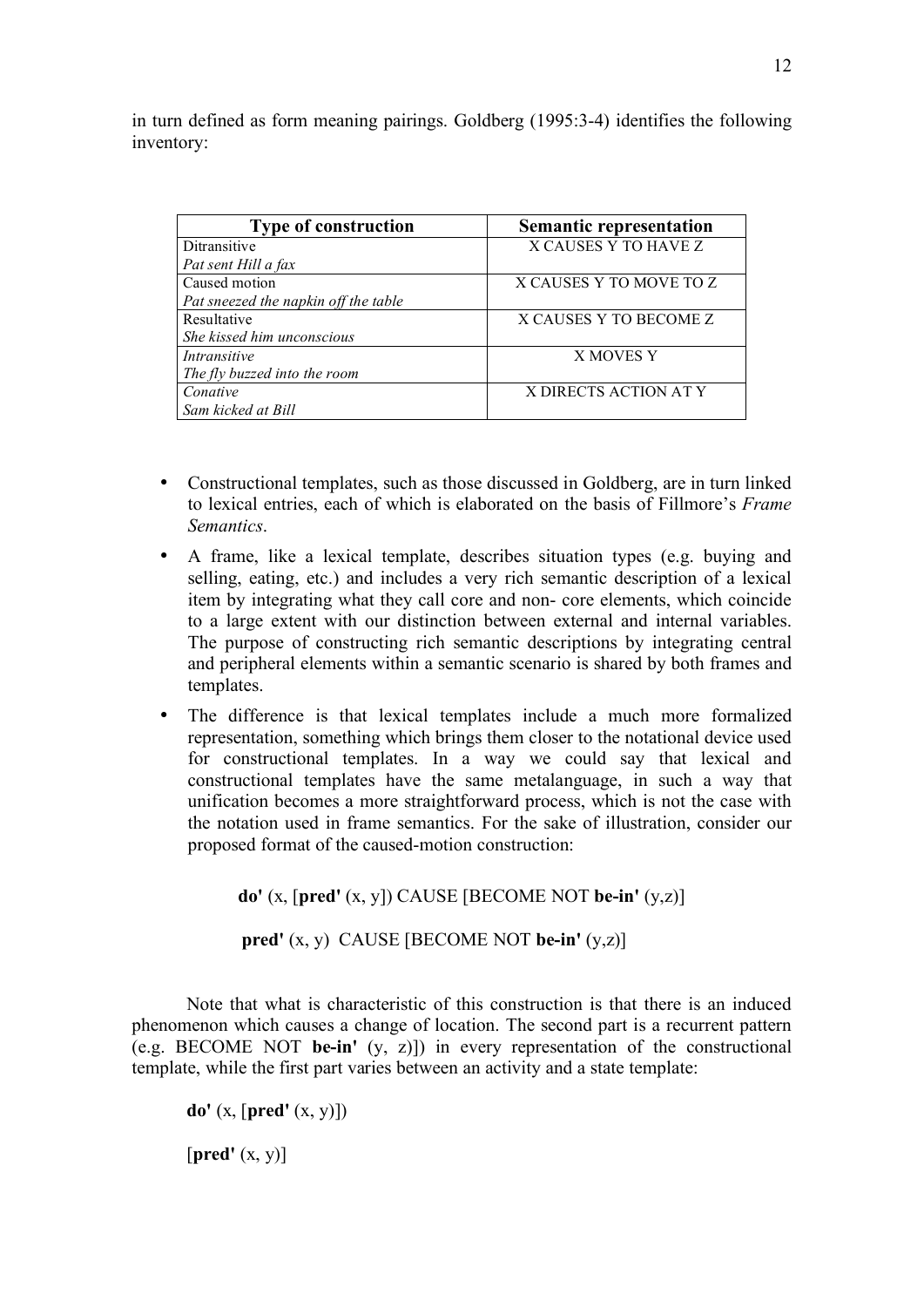In order to constrain this part, we need to account for the semantic properties of the construction, which, like in the case of lexical templates, are formalized by a number of lexical functions. At this stage, for example we can venture that an expression like *Peter loved Mary back into life*, which is a state predicate, would be encoded by the primitive **feel'**.

A different case is the resultative construction, which introduces another logical structure which focalizes the result obtained in a process (be this an activity or an accomplishment). Then, a simplified format of the semantic representation of this construction would be the following:

# [LS1] CAUSE [LS2].

The first template is usually an activity or a causative accomplishment while the second lexical template is saturated by the operator BECOME and a nucleus which is usually identified with either an adjectival or a prepositional phrase. The final template for the resultative phrase indicates the existence of two predicates (e.g. the main predicate and the result predicate).<sup>5</sup>



An interesting question is whether it is possible to constrain the types of activity that can be part of this construction. This is an issue which we have dealt with by formulating a number of external constraints.

<sup>&</sup>lt;sup>5</sup> In fact, these verbs act as separate nuclei and function as a complex predicate, thus resulting in a nuclear juncture, an aspect of the theory that is beyond the scope of this paper.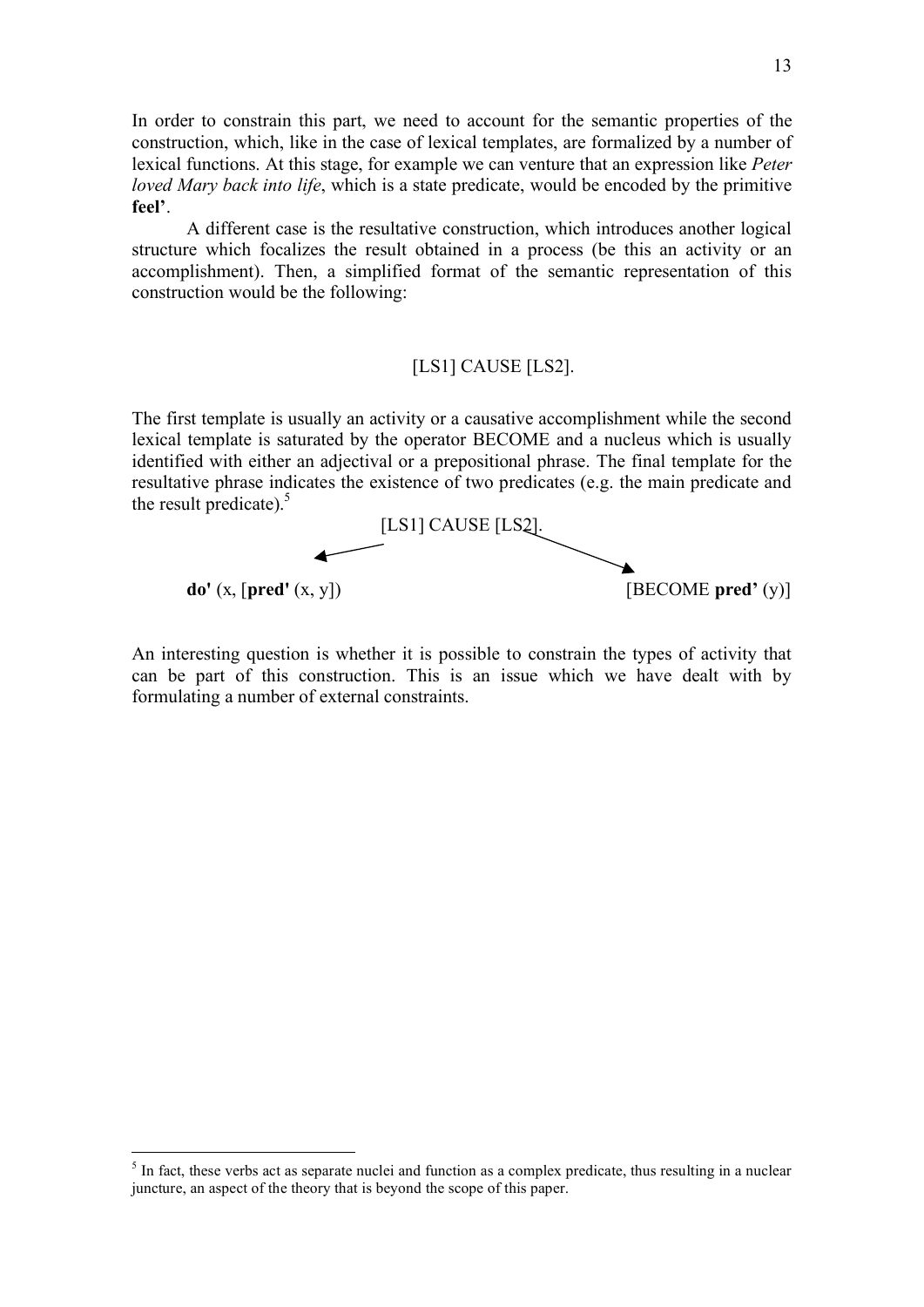# **APPENDIX 1: List of semantic primes in Wierzbicka's NSM**

| <b>Grammatical category</b> | <b>Wierzbicka's Semantic Primitives</b>     |
|-----------------------------|---------------------------------------------|
| nouns                       | I, YOU, SOMEONE, PEOPLE, SOMETHING/THING,   |
|                             | <b>BODY</b>                                 |
| determiners                 | THIS, THE SAME, OTHER                       |
| quantifiers                 | ONE, TWO, SOME, ALL, MANY/MUCH              |
| evaluators                  | GOOD, BAD                                   |
| descriptors                 | BIG, SMALL, (LONG)                          |
| intensifier                 | <b>VERY</b>                                 |
| mental predicates           | THINK, KNOW, WANT, FEEL, SEE, HEAR          |
| speech                      | SAY, WORD, TRUE                             |
| actions, events and         | DO, HAPPEN, MOVE                            |
| movement                    |                                             |
| existence and possession    | THERE IS, HAVE                              |
| life and death              | LIVE, DIE                                   |
| time                        | WHEN/TIME, NOW, BEFORE, AFTER, A LONG TIME, |
|                             | A SHORT TIME, FOR SOME TIME, MOMENT         |
| space                       | WHERE/PLACE, HERE, ABOVE, BELOW; FAR, NEAR; |
|                             | SIDE, INSIDE; TOUCHING                      |
| "logical" concepts          | NOT, MAYBE, CAN, BECAUSE, IF                |
| augmentor:                  | <b>MORE</b>                                 |
| taxonomy, partonomy         | KIND OF, PART OF;                           |
| similarity                  | <b>LIKE</b>                                 |